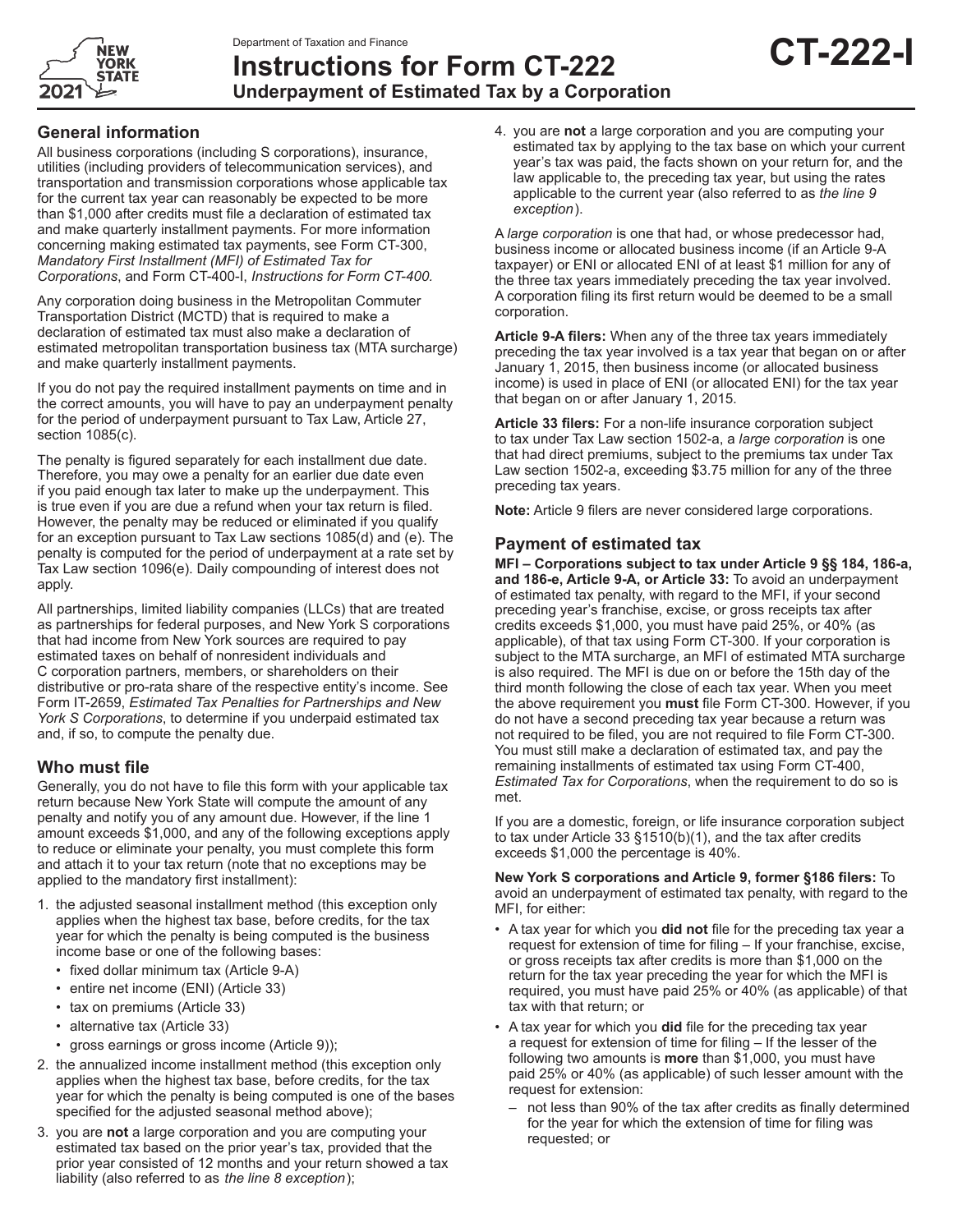– not less than 100% of the tax shown, after credits, on the return for the year preceding the year for which the extension of time for filing was requested, if such preceding year was a tax year of 12 months.

When liable for the MTA surcharge, to avoid an underpayment of estimated tax penalty, an MFI for the MTA surcharge is required when an MFI is required for your franchise, excise, or gross receipts tax. The required MFI for the MTA surcharge for a tax year for which you did **not** file for the preceding tax year a request for extension of time for filing is 25% or 40% of the MTA surcharge reported on the MTA return for such preceding year.

The required MFI for the MTA surcharge for a tax year for which you **did** file for the preceding tax year a request for extension of time for filing is 25% or 40% of the lesser of the following two amounts:

- not less than 90% of the MTA surcharge as finally determined for the year for which the extension of time for filing was requested; or
- not less than 100% of the MTA surcharge on the MTA return for the year preceding the year for which the extension of time for filing was requested, if such preceding year was a tax year of 12 months.

**Second, third, and fourth installments of estimated tax and estimated MTA surcharge:** Due on the fifteenth day of the sixth, ninth, and twelfth months of your tax year. The amount of each installment is 33⅓% of the estimated tax less the MFI. However, corporations that are **not** large corporations are allowed to make second, third, and fourth installments so that each of those installments is 33⅓% of 91% of the estimated tax less the MFI. The estimated tax is the tax, less allowable credits, shown on the return for the year for which the estimated tax payments were made (or if no return was filed, the tax for that year) unless an exception applies. This amount is referred to in this form as the *current year amount*.

If you use either exception number 1 or 2 under *Who must file* to reduce the amount of a second, third, or fourth installment that would otherwise be due, the reduction must be recaptured by increasing the amount of the next installment by the amount of the reduction when the next installment is either an amount determined without using any exception, or an amount determined using exception number 3 or 4 under *Who must file*. Subsequent installments must be increased to the extent that the reduction has not previously been recaptured. Schedule A, Part 3 will compute this recapture for you.

## **How to use Form CT-222**

Complete Part 1 to determine the annual payment. Part 1 determines the least of the following annual payment amounts: the *current year amount* from line 2; *the line 8 exception* amount from line 3; or *the line 9 exception* amount from line 4.

Part 2 is used to inform the Tax Department which exception(s) you are using to reduce or eliminate the underpayment penalty.

The remainder of the form is used to make the actual determination as to which, if any, exceptions apply, and to compute the amount of any penalty on an underpayment of an installment amount.

If an exception(s) applies, mark an *X* in the applicable box(es) in Part 2. If any box in Part 2 is marked, attach Form CT-222 to your tax return. Also mark the box on the appropriate line on your tax return to inform us you are filing Form CT-222.

Complete Schedule A, Parts 1 and 3 if only the box on line 6 is marked. Complete Schedule A, Parts 2 and 3 if only the box on line 7 is marked. Complete Schedule A, Parts 1, 2, and 3 if both boxes on lines 6 and 7 are marked. Complete Schedule B if the box on line 9 is marked.

## **Line instructions**

## **Part 2 – Reasons for filing**

**Lines 6 and 7 – Adjusted seasonal installment method and annualized income installment method –** If your income varied during the year because, for example, you operated your business on a seasonal basis, you may be able to reduce or eliminate the amount of one or more required installments by using either the adjusted seasonal installment method or the annualized income installment method, as applicable for each installment. The adjusted seasonal method does not apply when you have less than three tax years filed with New York State.

**Example:** *A ski shop, which receives most of its income during the winter months, may benefit from using one or both of these methods to figure its required installments. The annualized income installment or adjusted seasonal installment may be less than the installment under the least of the* current year amount, line 8 exception*, or* line 9 exception*.*

**Note:** See *Who must file* for when these methods may be used.

### **Part 3 – Computing the underpayment**

For lines 11 through 19, complete one column before going to the next column.

Line 10 – You are generally required to enter the 15<sup>th</sup> day of the 3<sup>rd</sup>,  $6<sup>th</sup>$ ,  $9<sup>th</sup>$  and  $12<sup>th</sup>$  months of your tax year.

#### **Line 11 –** For column A:

**Corporations subject to tax under Article 9 §§ 184, 186-a, and 186-e, Article 9-A, or Article 33:** If computing penalty for corporation franchise, excise, or gross receipts tax, enter the amount from the Form CT-300, line 2, column **A**, that was used to satisfy the MFI for the tax year for which you are computing penalty.

If computing penalty for MTA surcharge, enter the amount from the Form CT-300, line 4, column **B**, that was used to satisfy the MFI for the tax year for which you are computing penalty.

#### **New York S corporations and Article 9, former §186 filers:**

- If you **did not** file a request for extension of time for filing for the tax year preceding the tax year for which the penalty is being computed, then multiply line 3 by 25% (.25) or 40% (.40), as applicable. Use 25% if line 3 is more than \$1,000, but does not exceed \$100,000. Use 40% if line 3 exceeds \$100,000 or if line 3 exceeds \$1,000, and you are subject to tax under Tax Law section 1510(b)(1). If you are a large corporation and line 3 is not completed, multiply the applicable percentage by the amount that would have been entered on line 3. If your tax due for the previous tax year was less than \$1,000, enter *0*.
- If you **did** file a request for extension of time for filing for the tax year preceding the tax year for which the MFI is required, enter from that extension request the amount reported as the first installment of estimated tax for the next tax year. If no MFI was required on such extension request, enter *0*.

If the box on line 8 or 9, but not line 6 or 7, is marked, subtract column A from line 5 and divide by three. Enter this result in columns B, C, and D. If either of the boxes on line 6 or line 7 is marked, complete the applicable parts of Schedule A and enter the amounts from line 93 in columns B, C, and D.

For the exceptions on lines 6, 7, and 9, the installments should be computed without regard to any increase in the rates applicable to the tax year that may have become effective after the first day of the seventh month of that year.

**Line 12 –** Enter the estimated tax payments made by you for your tax year as indicated in the *Column A* and *Columns B, C, and D*  instructions. Include any amounts paid on time on your behalf by a partnership. If an installment is due on a Saturday, Sunday, or legal holiday, payments made on the next day that is not a Saturday,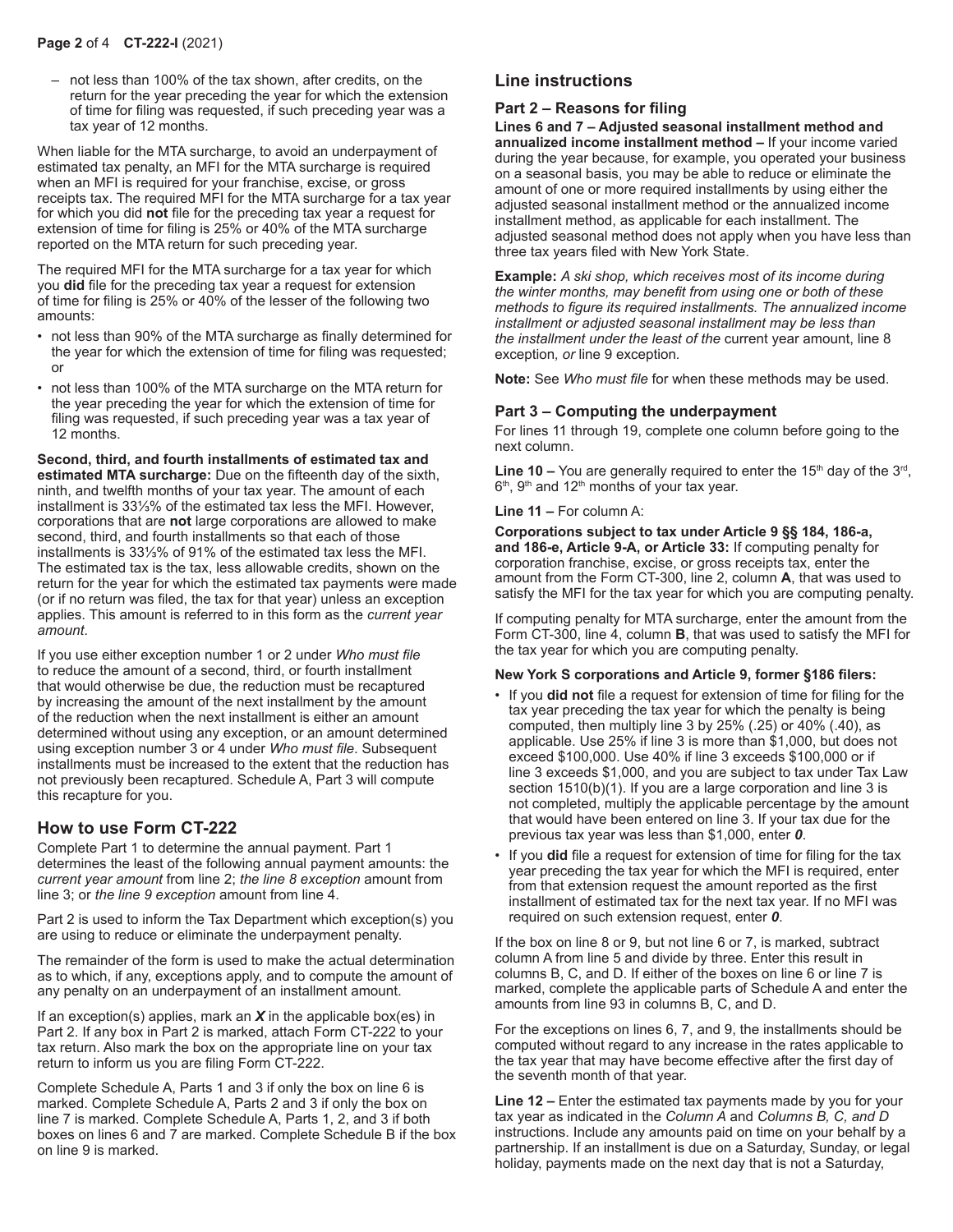Sunday or legal holiday are considered made on the due date to the extent the payment is applied against that required installment.

**Column A –** Enter payments made or credited, by the due date shown on line 10, column A. Also enter this amount on line 16, column A.

**Columns B, C, and D –** Enter payments made by the due date shown on line 10 for that column and after the due date shown on line 10 of the preceding column. Do not include overpayments of tax from prior installment periods.

A payment of estimated tax is applied against underpayments or required installments in the order which the installments are required to be paid, regardless of the installment to which the payment pertains.

**Example:** *Calendar-year taxpayer*

|                                        | First | Second | <b>Third</b> | Fourth    |
|----------------------------------------|-------|--------|--------------|-----------|
| Due date                               | 3/15  | 6/15   | 9/15         | 12/15     |
| 25% of prior year tax or MTA surcharge | 2,000 |        |              |           |
| Installment amount due                 | 2.000 | 1.000  | 1.000        | 1.000     |
| Paid on time or credited               | 2.000 | 0      | 500*         | $1.000**$ |
| Underpayment                           | 0     | 1.000  | 500          | 0         |

*\*Paid \$1,500 on 9/15; \$1,000 applied to 6/15 installment; \$500 applied to 9/15 installment. Therefore, penalty is due on \$1,000 from 6/15 to 9/15.*

*\*\*Paid \$1,500 on 12/15; \$500 applied to 9/15 installment; \$1,000 applied to 12/15 installment. Therefore, penalty is due on \$500 from 9/15 to 12/15.*

**Line 18 –** Complete lines 20 through 45 to determine the amount of the penalty on any underpayments shown.

### **Part 4 – Computation of the underpayment penalty**

The penalty is computed for the period of underpayment using the underpayment rate determined under Tax Law section 1096(e). The period of underpayment runs from the installment due date to the earlier of the date the underpayment is actually paid **in full** or the  $15<sup>th</sup>$  day of the  $4<sup>th</sup>$  month after the close of the tax year.

**Example:** *A corporation underpaid the 3/15 installment by \$1,000. The 6/15 installment requires a payment of \$2,500. On 6/10, the corporation deposits \$2,500 to cover the 6/15 installment. However, \$1,000 of this payment is applied against the 3/15 installment. The penalty for the 3/15 installment is figured from 3/15 to 6/10 (88 days). Therefore, 6/10 would be entered in line 20, column A. The remaining \$1,500 is applied to the 6/15 installment as if it were made on 6/15.*

If you have made more than one payment for a required installment, attach a separate computation for each payment.

**Line 41 –** In each of columns B, C, and D, add the amount on line 12 to the amount on line 13. If the resulting sum for a column equals or exceeds the amount computed on line 45, multiply line 40 by 75% (.75), and enter the result. If the resulting sum does not exceed the amount on line 45, enter the amount from line 40. Note that the 75% provision does not apply to the MFI (column A).

### **Schedule A**

See *Who must file* for when the adjusted seasonal installment method or the annualized income installment method may be used. The same requirements apply for using either method for MTA surcharge purposes.

Use Schedule A to figure one or more required installments when the adjusted seasonal installment or annualized income installment method is used. If Schedule A is used for any payment due date, it must be completed for all payment due dates. To arrive at the amount of each required installment, Schedule A automatically selects the smallest of:

- the annualized income installment (if applicable);
- the installment under the least of the current year, line 8 exception, or line 9 exception (increased by any recapture of a reduction in a required installment, when applicable).

Follow the steps below to determine which parts of Schedule A have to be completed:

- If you are using only the adjusted seasonal installment method, mark an *X* in the box on line 6 and complete Schedule A, Parts 1 and 3.
- If you are using only the annualized income installment method, mark an *X* in the box on line 7 and complete Schedule A, Parts 2 and 3.
- If you are using both methods, mark an *X* in the boxes on lines 6 and 7 and complete all three parts in Schedule A.

#### **Schedule A, Part 1 – Adjusted seasonal installment method**

You can use the adjusted seasonal installment method only if your base period percentage for any six consecutive months is 70% or more. When the base period percentage is 70% or more, you may also use the adjusted seasonal installment method for MTA surcharge purposes. The base period percentage for any period of six consecutive months is the average of the three percentages computed by dividing ENI, for the corresponding six consecutive month period in each of the three preceding tax years, by the total ENI for each of the three preceding tax years. Note that, for purposes of computing the base period percentage, in lieu of ENI, you must use one of the tax bases set forth in Item 1 under *Who must file*, when such other base is the highest tax base, before credits, for the tax year for which the penalty is being computed. Compute the base period percentage using the 6-month period in which you normally receive the largest part of your taxable income.

**Example**: *An amusement park with a 2021 calendar tax year is taxed on the business income base and receives the largest part of its taxable income during the 6-month period from May through October. To compute its base period percentage for this 6-month period in 2021, the amusement park figures its ENI for each May through October period in 2018, 2019, and 2020. It then divides the ENI for each May through October period by the total ENI for that particular tax year. Assume the resulting percentages are: 69% for May through October 2018, 74% for May through October 2019, and 67% for May through October 2020. Because the average of 69%, 74%, and 67% is 70%, the base period percentage for May through October is 70%. Therefore the amusement park qualifies for the adjusted seasonal installment method.*

**Line 61 –** For MTA surcharge purposes, you must first figure the franchise, gross receipts, or excise tax on the line 60 amount. The result is multiplied by the MCTD allocation percentage, then multiplied by the applicable MTA surcharge tax rate.

**Certain Article 9 and Article 33 filers:** Apply the appropriate MTA surcharge return worksheet to the line 60 tax amount **before** multiplying by the MCTD allocation percentage.

**Line 68 –** Enter any other tax amounts that are part of the computation of the total tax amount on line 1. Examples include, but are not limited to, the tax on subsidiary capital and the tax on premiums for Form CT-33 or CT-33-A filers.

• the adjusted seasonal installment (if applicable);